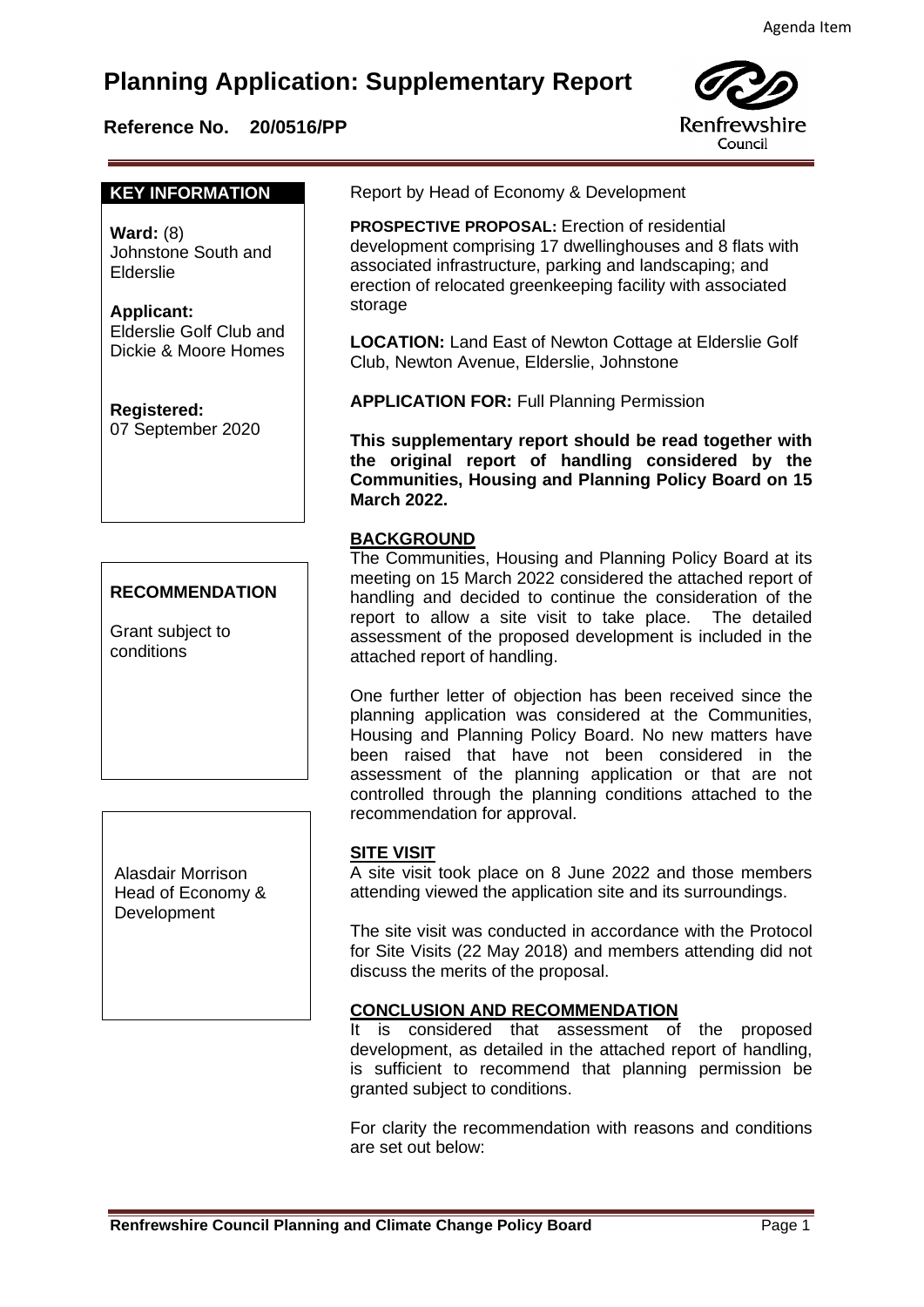# **Planning Application: Supplementary Report**

**Reference No. 20/0516/PP** 



### **Reason for Decision**

**Reason for Decision**<br>The proposal accords with the provisions of the Development Plan and there are no material considerations which outweigh the presumption in favour of development according with the Development Plan.

### **Conditions**

1. No development shall commence on the residential site until written approval of:

(a) a Site Investigation report (characterising the nature and extent of any soil, water and gas contamination within the site); and, if remedial works are recommended therein

(b) a Remediation Strategy and Implementation Plan identifying the proposed methods for implementing all remedial recommendations contained within the site investigation report

all prepared in accordance with current authoritative technical guidance, have been submitted to and approved in writing by Renfrewshire Council as Planning Authority.

Reason: To ensure that the site will be made suitable for its proposed use.

2. That prior to the occupation of any residential unit on the site:

(a) a Verification Report confirming completion of the works specified within the approved Remediation Strategy and Implementation Plan; or

(b) where remediation works are not required but soils are to be imported to site, a Verification Report confirming imported materials are suitable for use

shall be submitted to and approved in writing by Renfrewshire Council as Planning Authority. Verification Reports shall not be submitted on a phased basis unless first agreed in writing with the Planning Authority.

Reason: To demonstrate that works required to make the site suitable for use have been completed.

3. That, prior to the erection of any of the residential units or greenkeeping facility hereby approved, a detailed schedule of the proposed external finishes for each building, together with a plan and schedule of the surface treatments to be used on all roads and footpaths shall be submitted for the written approval of Renfrewshire Council as Planning Authority. Thereafter, the buildings, roads and footpaths shall be constructed only in accordance with such details as may be approved to the satisfaction of Renfrewshire Council as Planning Authority.

Reason: In the interest of the amenity of the area.

4. That, prior to the commencement of the development, details of all boundary treatments to be formed shall be submitted for the written approval of Renfrewshire Council as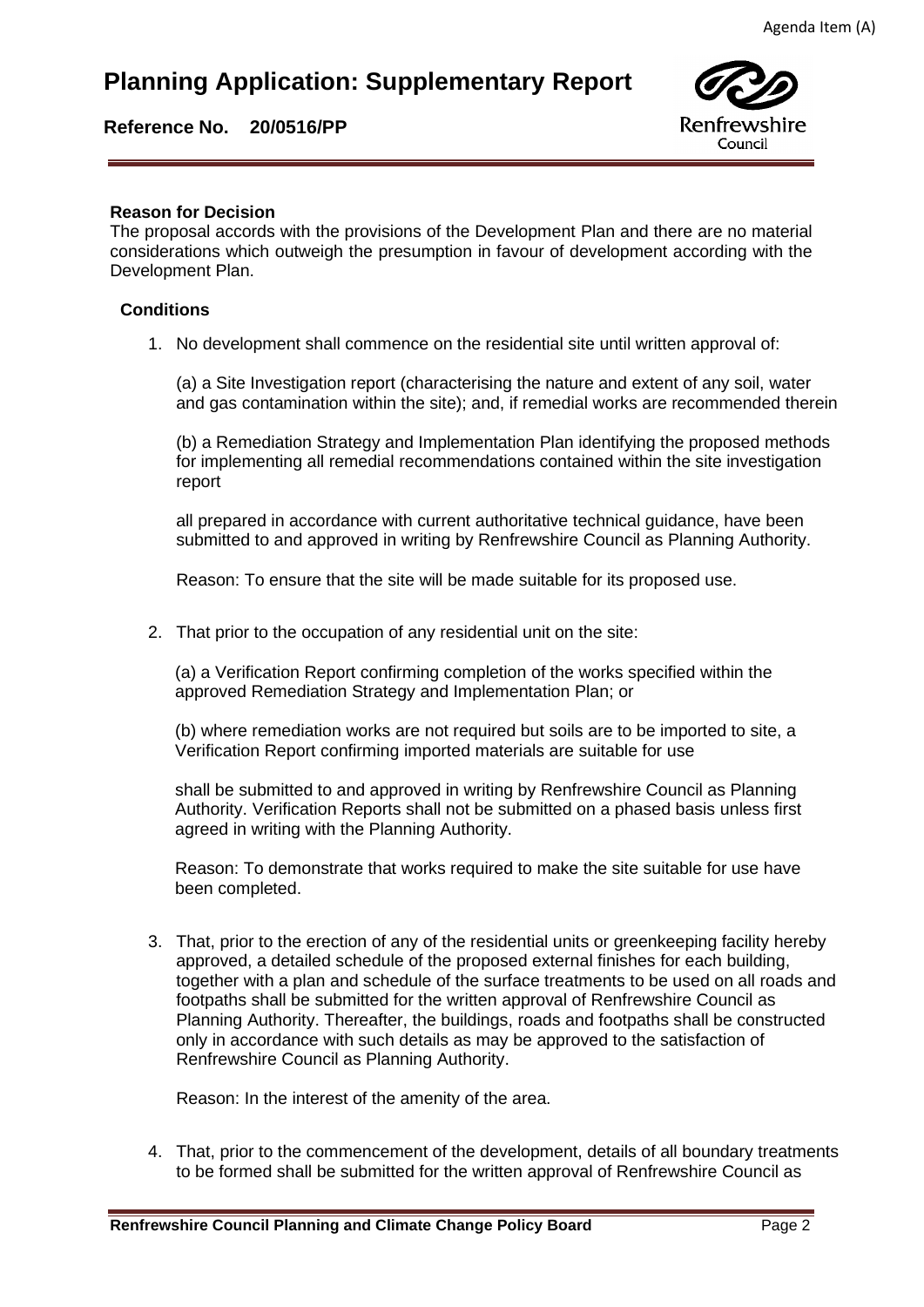Planning Authority. Thereafter, all boundary fences and walls as may be approved relating to or adjacent to each plot shall be erected prior to the occupation of the building within that plot to the satisfaction of Renfrewshire Council as Planning Authority.

Reason: In the interest of the amenity of the area.

- 5. No development shall take place until full details of soft and water landscaping works have been submitted to and approved in writing by the Planning Authority. Details must comply with Advice Note 3 'Potential Bird Hazards from Amenity Landscaping & Building Design' (available at [www.aoa.org.uk/publication/safeguarding.asp\)](http://www.aoa.org.uk/publication/safeguarding.asp). These details shall include:
	- Drainage details including SUDS Such schemes must comply with Advice Note 6 'Potential Bird Hazards from Sustainable urban Drainage Systems (SUDS) (available at [www.aoa.org.uk/publications/safeguarding.asp](http://www.aoa.org.uk/publications/safeguarding.asp) ).

No subsequent alterations to the landscaping scheme are to take place unless submitted to and approved in writing by the Planning Authority in consultation with Glasgow Airport. The scheme shall be implemented as approved.

Reason: In the interests of amenity and to avoid endangering the safe movement of aircraft and the operation of Glasgow Airport through the attraction of birds and an increase in the bird hazard risk of the application site.

6. That prior to the commencement of development, details of the species, size and locations of all new trees to be planted shall be submitted and approved in writing by Renfrewshire Council as Planning Authority. This shall include full details of all trees indicated on drawing 1598 / 01 Rev A and shall also confirm details of further compensatory planting to be undertaken elsewhere within the golf course over and above the details indicated on drawing 1598 / 01 Rev A. Thereafter, all trees shall be planted within 12 months and any trees which die, are removed or become seriously damaged or diseased within a period of five years shall be replaced in the next planting season with others of a similar size and species, unless Renfrewshire Council as Planning Authority gives written consent to any variation.

Reason: In the interests of environment, amenity and the continuity of tree cover in the area.

7. That prior to the commencement of development, the applicant shall submit for the written approval of Renfrewshire Council as Planning Authority, a long-term Tree/Woodland Management & Maintenance Plan. The Tree/Woodland Management & Maintenance Plan shall contain details on the monitoring of growth and condition of all retained trees within the application site boundaries, as well as all new trees and woodland planted in accordance with Condition 6.

Reason: To ensure that works are undertaken to a satisfactory standard in the interests of natural heritage.

8. That all existing trees to be retained shall be protected through the construction phase and future use of the sites in accordance with the recommendations set out in the submitted Arboricultural Method Statement by Brindley Associates dated April 2021 and in accordance with drawing 1598 / 01 Rev A.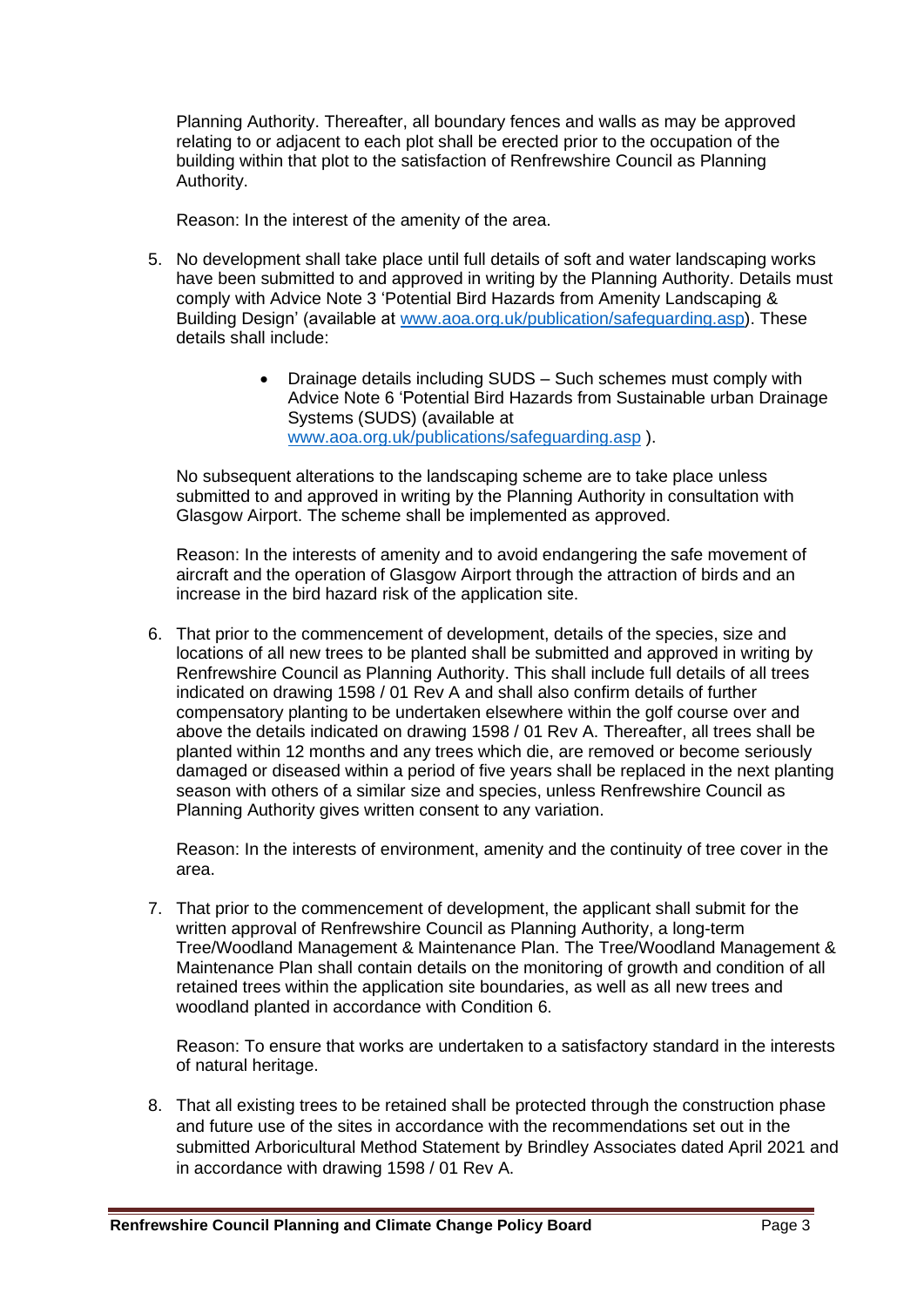Reason: To ensure that works are undertaken to a satisfactory standard in the interests of natural heritage.

9. Prior to the occupation of any of the dwelling units hereby approved a statement shall be submitted for the written approval of Renfrewshire Council as Planning Authority confirming all water management measures implemented in relation to the residential development in accordance with the submitted Drainage Strategy and Flood Risk Assessment by Dougal Baillie Associates, or as varied following the written approval of the Planning Authority.

Reason: To ensure suitable water management mitigation measures in relation to the development.

10. Prior to the occupation of the greenkeeping facility hereby approved a statement shall be submitted for the written approval of Renfrewshire Council as Planning Authority confirming that all water management measures in relation to the greenkeeping facility have been implemented in accordance with the submitted Drainage Strategy and Flood Risk Assessment by Dougal Baillie Associates, or as varied following the written approval of the Planning Authority.

Reason: To ensure suitable water management mitigation measures in relation to the development.

11. No development shall take place within the residential site until the developer has secured the implementation of a programme of archaeological works in accordance with a written scheme of investigation which has been submitted by the applicants, agreed by West of Scotland Archaeology Service, and approved by the Planning Authority. Thereafter, the developer shall ensure that the programme of archaeological works is fully implemented and that all recording and recovery of archaeological resources within the residential site is undertaken to the satisfaction of the Planning Authority in agreement with West of Scotland Archaeology Service.

Reason: To ensure that any archaeological remains which may be disturbed can be identified, excavated and recorded.

12. That prior to development commencing within the residential site, two activity surveys for bats shall be undertaken with respect to potential bat roosts at the outbuilding immediately east of Newton Cottage identified in the Preliminary Ecological Appraisal by Brindley Associates dated September 2020. Should any bat roosts be discovered, no development shall take place prior to suitable mitigation measures being approved in writing by Renfrewshire Council as Planning Authority. Development shall thereafter only proceed in full accordance with these approved measures.

Reason: To ensure the continued protection of existing bat populations in accordance with European and national legislation.

13. That prior to the occupation of any of the dwelling units hereby approved, the footpath link as shown on drawing 17090-SK-15 Rev H shall have been completed. The path shall be of a minimum width of 2.5 metres and a maximum gradient of 5%.

Reason: To ensure that the development is appropriately accessible to sustainable modes of travel.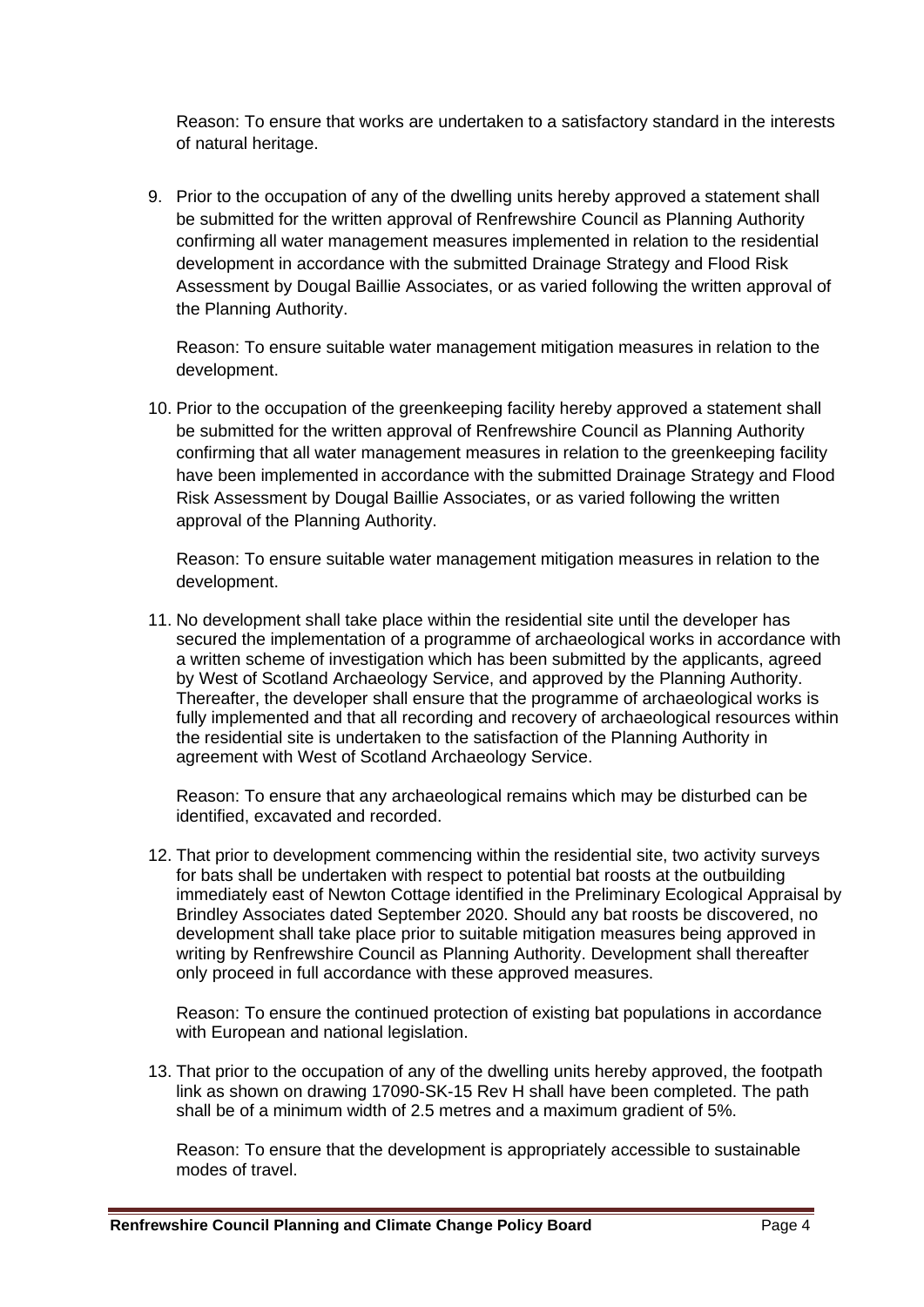14. That prior to the occupation of any of the dwelling units hereby approved the specifications for the proposed lighting for the footpath as indicated on drawing 17090- SK-15 Rev H shall have been submitted to and approved in writing by Renfrewshire Council as Planning Authority and installed in accordance with the approved details.

Reason: To ensure that the path is suitable for use in the interests of sustainable travel.

15. That prior to the occupation of any of the dwelling units hereby approved, Newton Avenue shall be upgraded in accordance with drawing 17090-SK-19 Rev A, entitled 'Proposed Road Gradients'.

Reason: To ensure the development is appropriately accessible.

- 16. That prior to the occupation of any dwelling units hereby approved, the following shall be installed on the extended access on Newton Avenue:
	- (a) A handrail to the rear of the footway on both sides of Newton Avenue
	- (b) A screed of high friction surfacing on Newton Avenue where excessive gradients occur.

Reason: To ensure the development is appropriately accessible.

17. That prior to the occupation of any dwelling units hereby approved, details of the improvements to be undertaken to the junction of Newton Avenue with Main Road shall have been submitted and approved in writing by Renfrewshire Council as Planning Authority and implemented in accordance with the approved details.

Reason: In the interests of improving the safety and functioning of the road network in the area.

18. That parking provision within the completed residential development shall be provided in accordance with the parking standards outlined in the National Roads Development Guide. For the avoidance of doubt, garages are not to be counted towards this provision.

Reason: To ensure appropriate levels of parking provision within the residential development.

19. That prior to the occupation of the greenkeeping facility, full details of any lighting to be installed at the facility and on the access road from Newton Drive shall have been submitted to and approved in writing by Renfrewshire Council as Planning Authority and installed in accordance with the approved details.

Reason: In the interests of residential amenity.

20. That prior to the occupation of the greenkeeping facility, a Noise Management Plan outlining measures of good practice to be followed by all employees at the facility shall have been submitted to and approved in writing by Renfrewshire Council as Planning Authority and shall thereafter remain in place for the lifetime of the development.

Reason: In the interests of residential amenity.